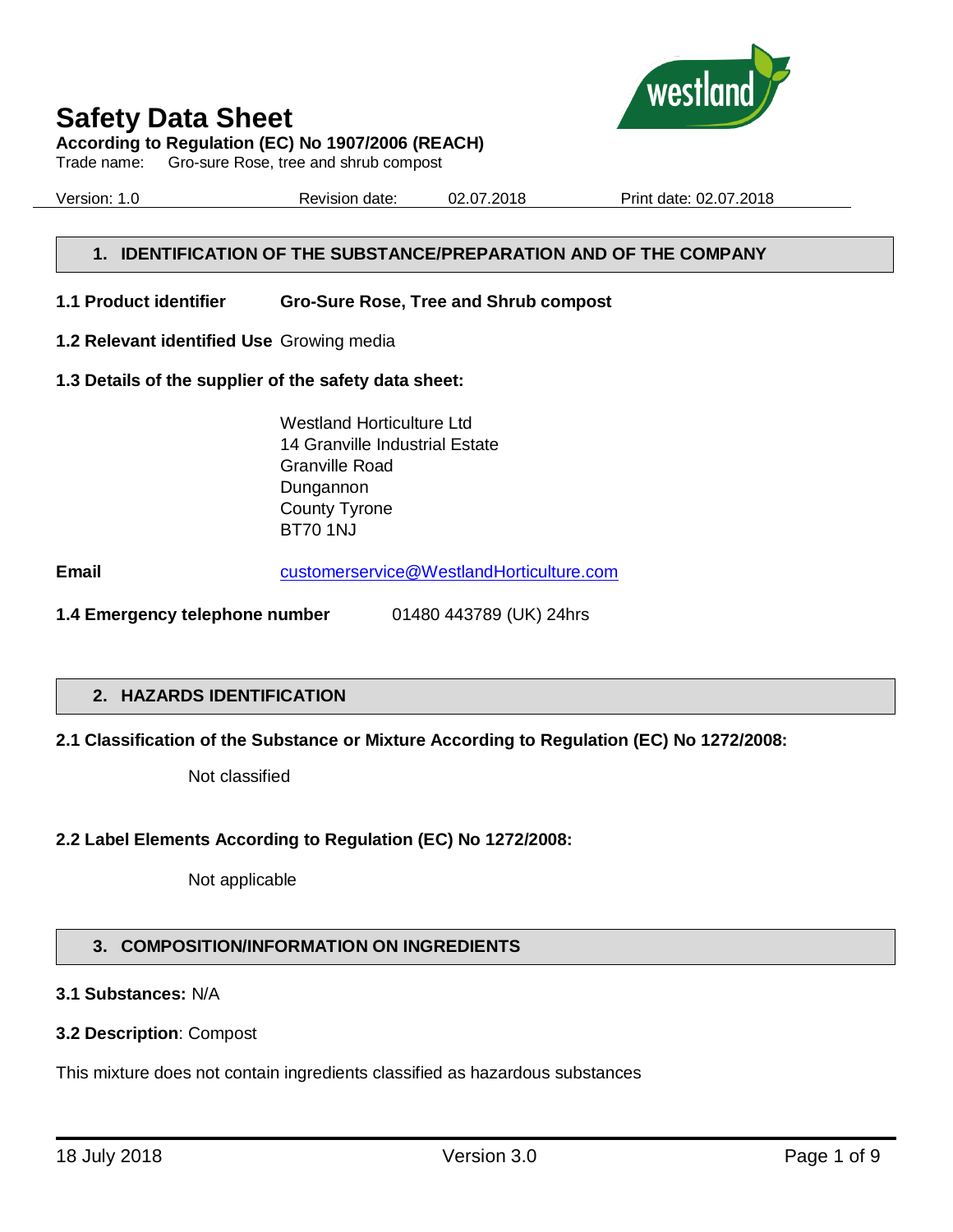

**According to Regulation (EC) No 1907/2006 (REACH)**

Trade name: Gro-sure Rose, tree and shrub compost

Version: 1.0 Revision date: 02.07.2018 Print date: 02.07.2018

### **4. FIRST AID MEASURES**

### **4.1 Description of first aid measures**

**General information:** Have the product container, label or Material Safety Data Sheet with you when calling a poison control center or physician, or going for treatment. Get medical advice is any symptoms occur or persist

- **Inhalation:** Move person to fresh air. Keep patient warm and at rest.
- **Skin Contact:** Wash off with soap and plenty of water.
- **Eye Contact:** Rinse with plenty of water, also under the eyelids, for at least 15 minutes. Remove contact lenses and continue flushing.
- **Ingestion:** Rinse out mouth and then drink water

## **4.2 Most important symptoms and effects, both acute and delayed**

Information not available

## **4.3 Indication of any immediate medical attention and special treatment needed**

Information not available

## **5. FIRE FIGHTING MEASURES**

### **5.1 Extinguishing Media:**

The mixture is not classified as flammable as such extinguishing media should be chosen as appropriate for surrounding materials.

### **5.2 Specific Hazards Arising From the Substance or Mixture:**

Fire may produce hazardous products of combustion such as carbon monoxide Exposure to decomposition products may be a hazard to health.

### **5.3 Advice for Fire Fighters:**

Wear full protective clothing and self-contained breathing apparatus if required

### **Additional Information:** None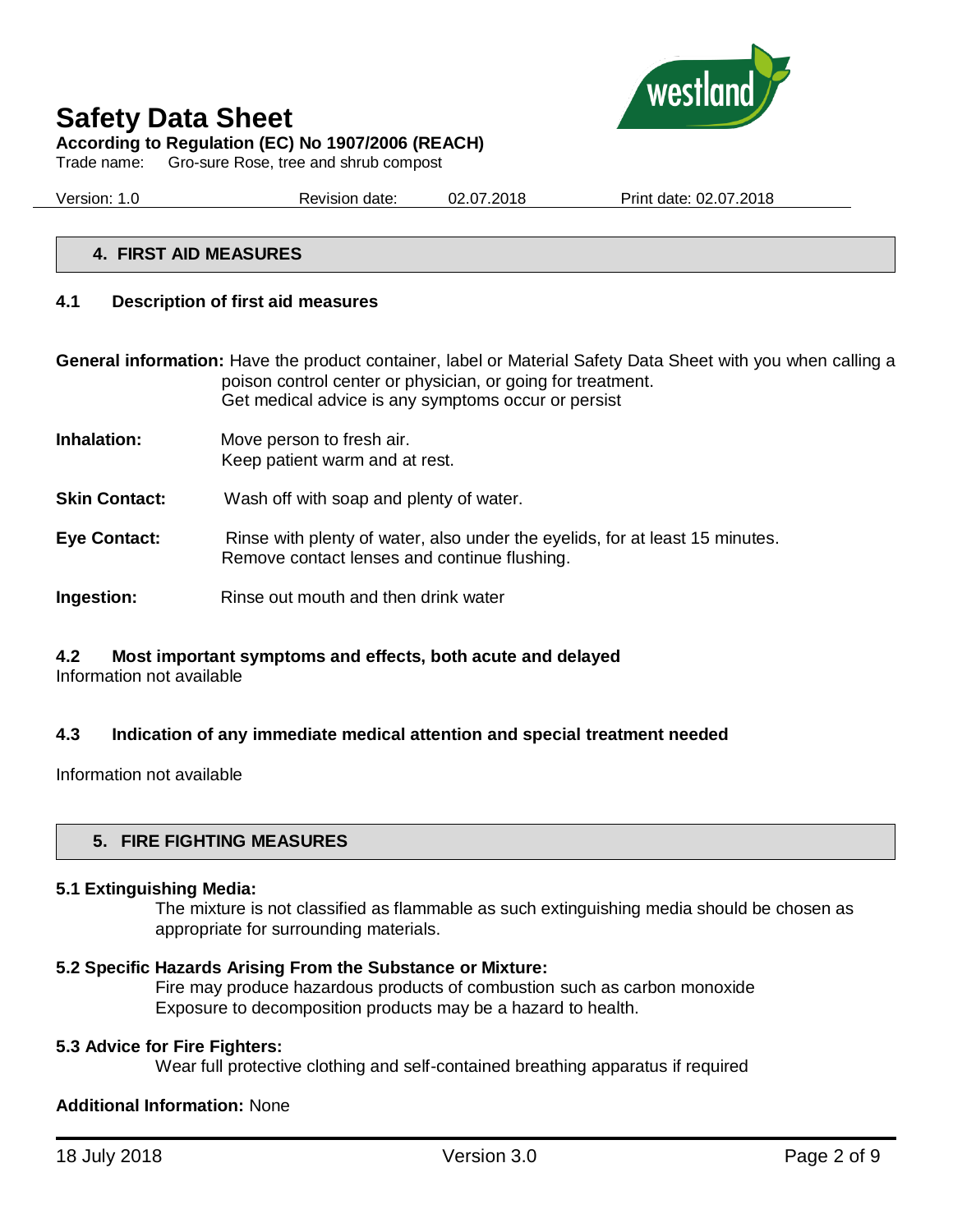

Trade name: Gro-sure Rose, tree and shrub compost



Version: 1.0 Revision date: 02.07.2018 Print date: 02.07.2018

## **6. ACCIDENTAL RELEASE MEASURES**

## **6.1 Personal Precautions, Protective Equipment and Emergency Procedures:**

Avoid formation / breathing of dust Avoid contact with skin and eyes Ensure adequate ventilation

### **6.2 Environmental Precautions:**

Not applicable

### **6.3 Methods and Materials for Containment and Cleaning Up:**

Vacuum or sweep up material Wash affected area with water Place into suitable labelled containers for disposal according to local / national regulations

### **Additional information:** none

## **7. HANDLING AND STORAGE**

## **7.1 Precautions for safe handling**

- Prevent dust formation and inhalation
- Avoid contact with eyes and skin
- Wear gloves when handling the product over long periods of time
- Wash hands and observe good hygiene practice after handling this product

## **7.2 Conditions for safe storage, including any incompatibilities**

• Keep product in original labelled containers

### **7.3 Specific End Uses**:

Use as compost according to the instruction on the label

## **8. EXPOSURE CONTROLS / PERSONAL PROTECTION**

### **8.1 Control Parameters**

No ingredients with limit values that require monitoring at the workplace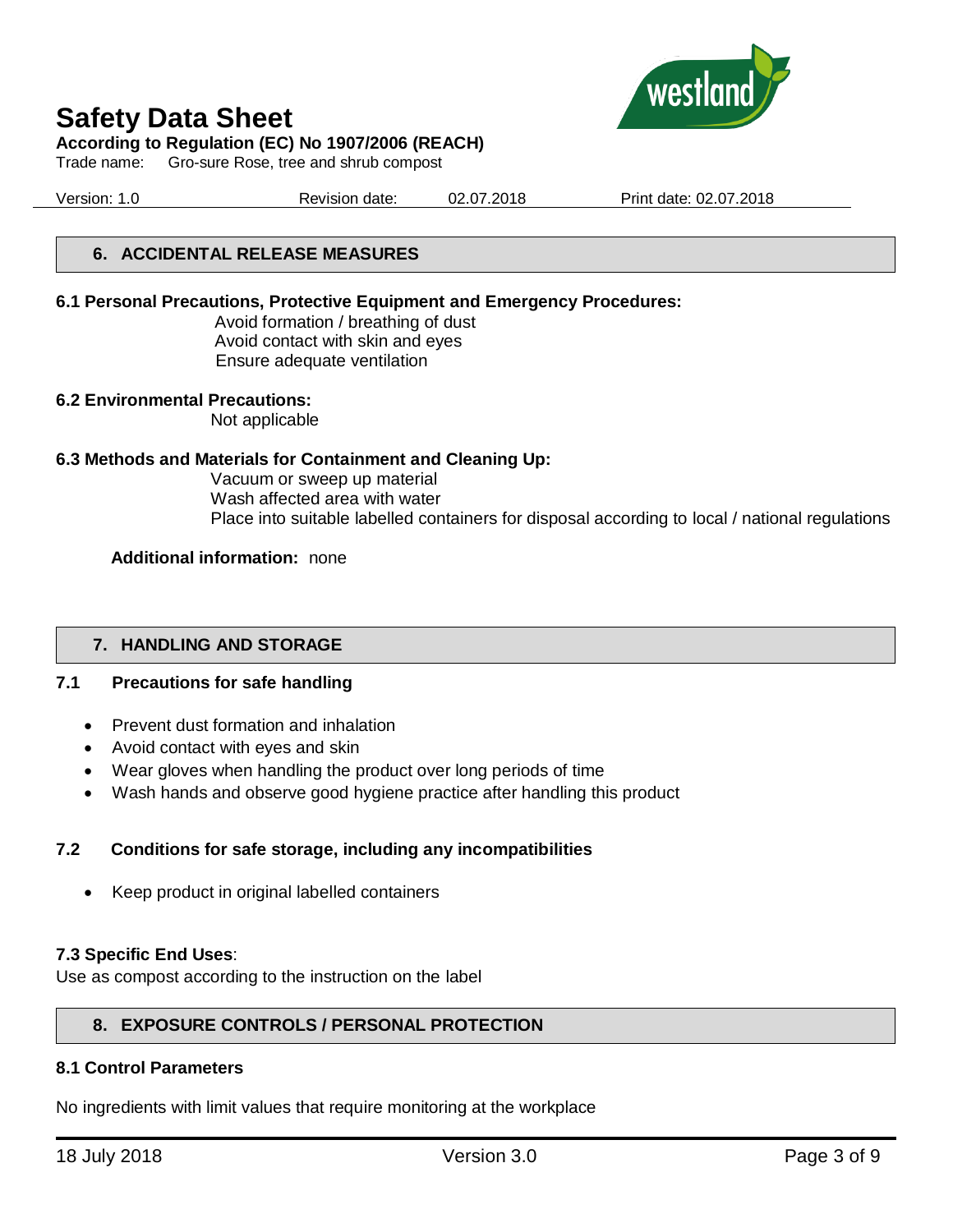

**According to Regulation (EC) No 1907/2006 (REACH)**

Trade name: Gro-sure Rose, tree and shrub compost

| Version: 1.0 | Revision date: | 02.07.2018 | Print date: 02.07.2018 |
|--------------|----------------|------------|------------------------|
|              |                |            |                        |

## **8.2 Exposure Controls**

|                                | 8.2.1 Appropriate engineering controls: No special ventilation requirements.<br>Avoid high dust concentration and provide ventilation where necessary                                                                                                                                                                                                                                                                                        |
|--------------------------------|----------------------------------------------------------------------------------------------------------------------------------------------------------------------------------------------------------------------------------------------------------------------------------------------------------------------------------------------------------------------------------------------------------------------------------------------|
| <b>Protective Measures:</b>    | The use of technical measures should always have priority over the use of personal<br>protective equipment<br>A risk assessment based on the task being performed and the risks involved should<br>be carried out to determine personal protection equipment required<br>When selecting personal protective equipment, seek appropriate professional<br>advice<br>Personal protective equipment should be certified to appropriate standards |
| <b>Respiratory Protection:</b> | Not necessary if room is well ventilated<br>Use suitable dust respirator if dust concentration is high or if a risk assessment<br>indicates this is necessary. (Filter P2)                                                                                                                                                                                                                                                                   |
| <b>Hand Protection:</b>        | Wear suitable gloves when handling the product over long periods or if a risk<br>assessment indicates this is necessary. Gloves complying with EN420                                                                                                                                                                                                                                                                                         |
| <b>Eye Protection:</b>         | Wear eye protection when a risk assessment indicates this is necessary to avoid<br>exposure to dust. Safety glasses complying with EN166 as a minimum                                                                                                                                                                                                                                                                                        |

**Skin and Body Protection:** Protective work clothing

## **8.2.3 Environmental exposure controls:** N/A

## **9. PHYSICAL AND CHEMICAL PROPERTIES**

## **9.1 Information on basic physical and chemical properties**

**Appearance:** Crumbly dark brown/black compost

**Physical state:** solid

**Colour:** dark brown/black

**Odour:** earthy

**Odour threshold: none known**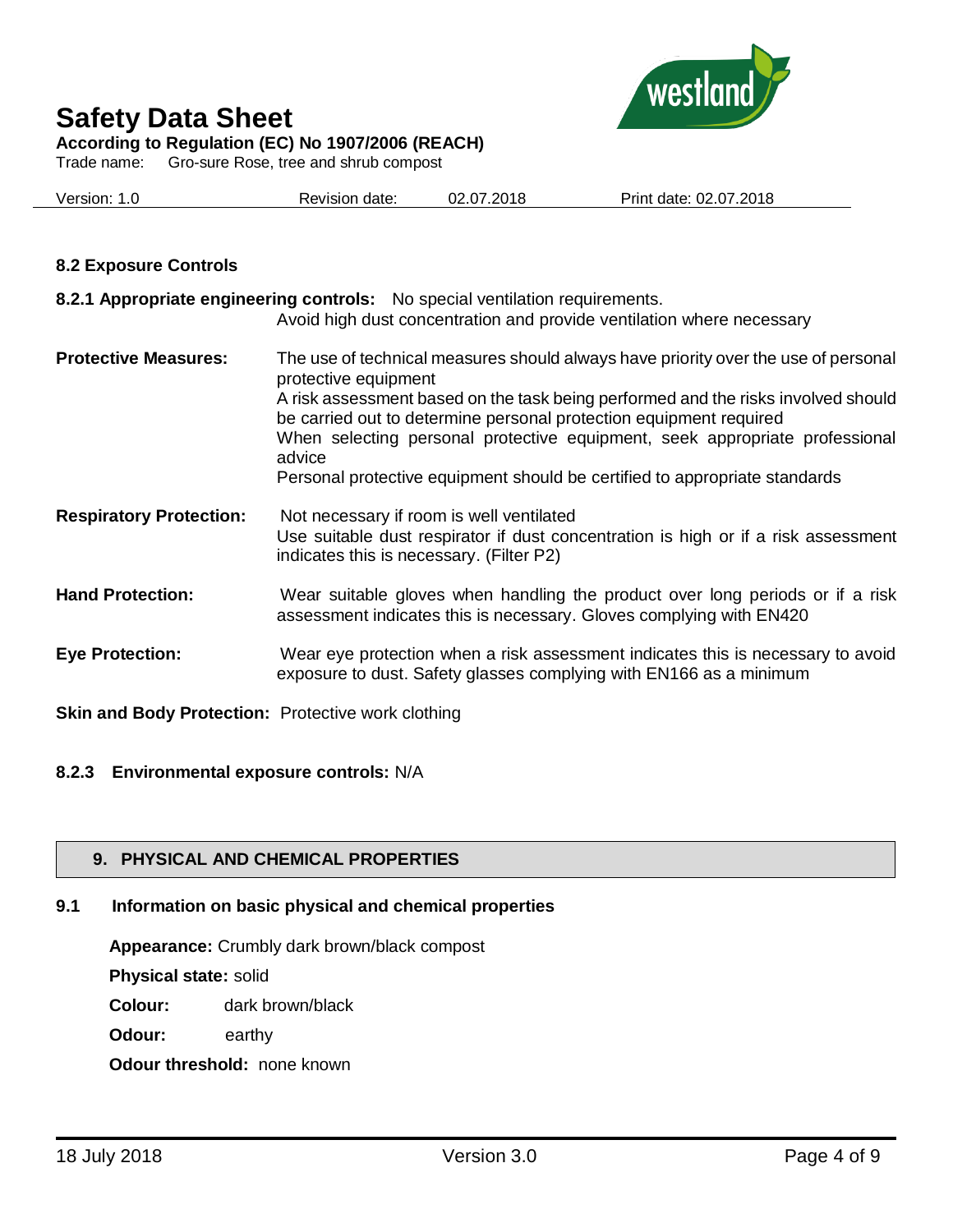

**According to Regulation (EC) No 1907/2006 (REACH)**

Trade name: Gro-sure Rose, tree and shrub compost

| Version: 1.0 | Revision date: | 02.07.2018 | Print date: 02.07.2018 |
|--------------|----------------|------------|------------------------|
|              |                |            |                        |

## **9.2 Other information**:

|                                               | Value                        | <b>Concentration</b> | <b>Method</b>  | <b>Temperature</b>           | <b>Pressure</b> | <b>Remark</b>  |
|-----------------------------------------------|------------------------------|----------------------|----------------|------------------------------|-----------------|----------------|
| $p\overline{H}$                               | $5.5 - 6.0$                  |                      |                | $20^{\circ}$ C               | $\blacksquare$  |                |
| <b>Melting point/freezing</b><br>point        | $\blacksquare$               | $\blacksquare$       | $\blacksquare$ |                              | $\blacksquare$  | $\blacksquare$ |
| <b>Initial boiling</b><br>point/boiling range | $\blacksquare$               | $\blacksquare$       | $\blacksquare$ | $\blacksquare$               | $\blacksquare$  | $\blacksquare$ |
| <b>Flash point</b>                            | $\blacksquare$               | $\blacksquare$       | $\blacksquare$ | $\blacksquare$               | $\blacksquare$  | $\blacksquare$ |
| <b>Evaporation rate</b>                       | $\blacksquare$               | $\blacksquare$       | $\blacksquare$ | $\blacksquare$               | $\blacksquare$  | $\blacksquare$ |
| <b>Flammability (solid,</b><br>gas)           | $\blacksquare$               | $\blacksquare$       | $\blacksquare$ |                              |                 | $\blacksquare$ |
| <b>Upper/lower</b>                            | $\blacksquare$               | $\blacksquare$       | $\blacksquare$ | $\blacksquare$               | $\blacksquare$  | $\blacksquare$ |
| flammability or                               |                              |                      |                |                              |                 |                |
| explosive limits                              |                              |                      |                |                              |                 |                |
| <b>Upper explosive limits</b>                 | $\blacksquare$               | $\blacksquare$       | $\blacksquare$ | $\blacksquare$               | $\blacksquare$  | $\blacksquare$ |
| <b>Lower explosive limits</b>                 | $\blacksquare$               | $\blacksquare$       | $\blacksquare$ | $\blacksquare$               | $\blacksquare$  | $\blacksquare$ |
| Vapour pressure                               | $\blacksquare$               | $\blacksquare$       | $\blacksquare$ | $\blacksquare$               | $\blacksquare$  | $\blacksquare$ |
| <b>Vapour density</b>                         | $\overline{a}$               | $\blacksquare$       | $\blacksquare$ | $\blacksquare$               | $\blacksquare$  | $\blacksquare$ |
| <b>Relative density</b>                       | $200 -$<br>250g/l            | $\blacksquare$       | $\blacksquare$ | $\blacksquare$               | $\blacksquare$  | $\blacksquare$ |
| Solubility(ies)                               |                              | $\blacksquare$       | $\blacksquare$ | $\blacksquare$               | $\blacksquare$  | $\blacksquare$ |
| <b>Partition coefficient:</b>                 | $\blacksquare$               | $\blacksquare$       | $\blacksquare$ | $\blacksquare$               | $\blacksquare$  | $\blacksquare$ |
| n-octanol/water                               |                              |                      |                |                              |                 |                |
| <b>Auto-ignition</b>                          | $\blacksquare$               | $\blacksquare$       | $\blacksquare$ | $\blacksquare$               | $\blacksquare$  | $\blacksquare$ |
| temperature                                   |                              |                      |                |                              |                 |                |
| <b>Decomposition</b>                          | $\blacksquare$               | $\blacksquare$       | $\blacksquare$ | $\blacksquare$               | $\blacksquare$  | $\blacksquare$ |
| temperature                                   |                              |                      |                |                              |                 |                |
| <b>Viscosity</b>                              | $\overline{a}$               | $\blacksquare$       | $\blacksquare$ | $\overline{a}$               | $\overline{a}$  | $\overline{a}$ |
| <b>Viscosity, dynamic</b>                     | $\blacksquare$               | $\blacksquare$       | $\blacksquare$ | $\blacksquare$               | $\blacksquare$  | $\blacksquare$ |
| <b>Viscosity, cinematic</b>                   | $\qquad \qquad \blacksquare$ | $\blacksquare$       | $\blacksquare$ | $\blacksquare$               | $\blacksquare$  | $\blacksquare$ |
| <b>Explosive properties</b>                   | $\blacksquare$               | $\blacksquare$       | $\blacksquare$ | $\blacksquare$               | $\blacksquare$  | $\blacksquare$ |
| <b>Oxidising properties</b>                   | $\blacksquare$               | $\blacksquare$       | $\blacksquare$ | $\qquad \qquad \blacksquare$ | $\blacksquare$  | $\blacksquare$ |

## **10. STABILITY AND REACTIVITY**

**10.1 Reactivity:** Stable under normal conditions of storage, handling and use

**10.2 Chemical Stability:** Stable under normal conditions of storage, handling and use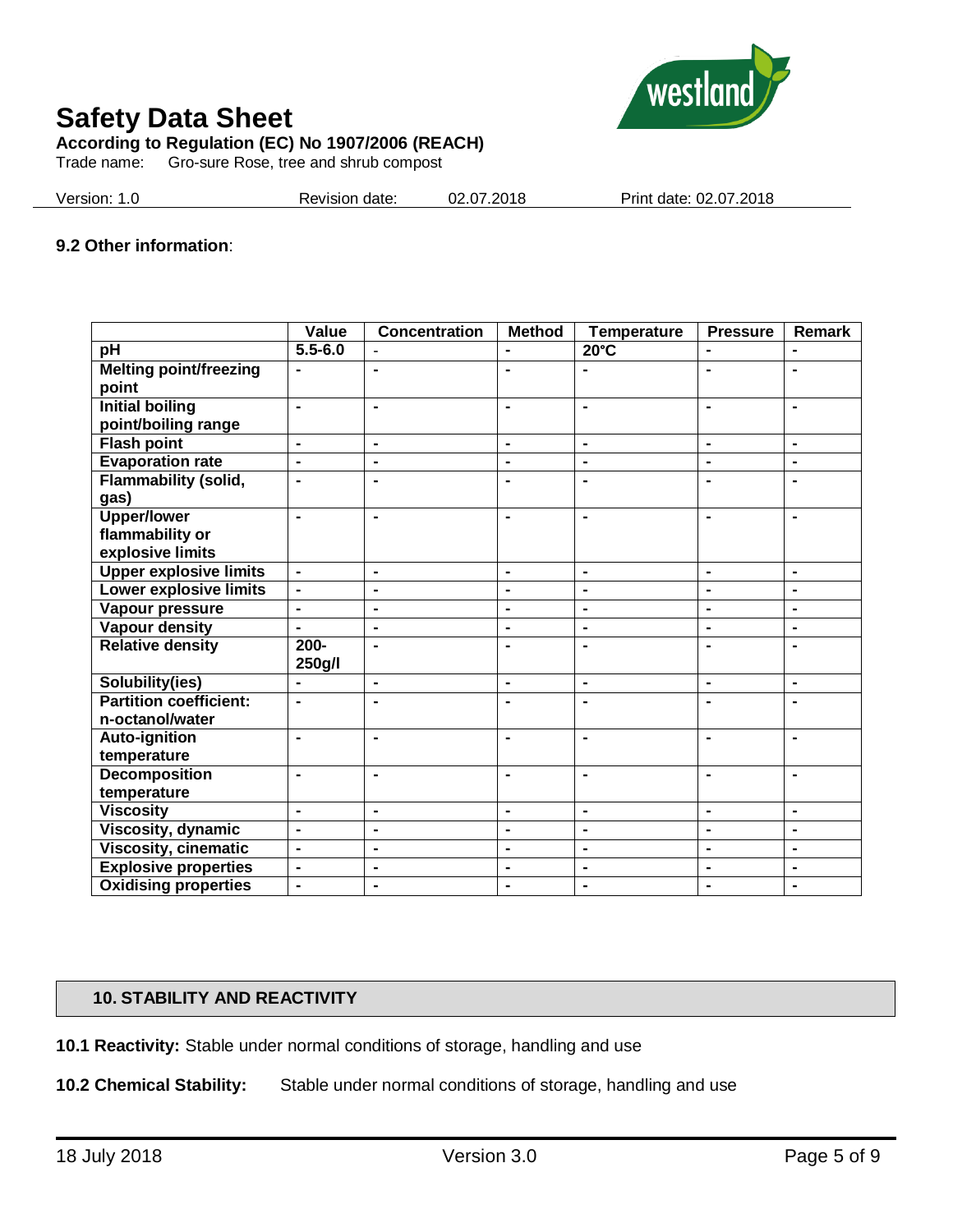

**According to Regulation (EC) No 1907/2006 (REACH)**

Trade name: Gro-sure Rose, tree and shrub compost

Version: 1.0 Revision date: 02.07.2018 Print date: 02.07.2018

**10.3 Possibility of hazardous reactions**: Hazardous reactions will not occur under normal transport or storage conditions.

**10.4 Conditions To Avoid**: Extremes of temperature

**10.5 Incompatible Materials**: Oxidising agents

**10.6 Hazardous decomposition products**: Heating or fire can release toxic or irritant vapours and fumes

## **11. TOXICOLOGICAL INFORMATION**

**Toxicokinetics, metabolism and distribution**

## **11.1 Information on toxicological effects**

**Acute Toxicity:** Mixture not classified for acute toxicity

**Skin corrosion/ Irritation:** The mixture is not classified as skin irritant

**Eye damage/Irritation:** The mixture is not classified for eye damage

**Respiratory or Skin Sensitization:** The mixture is not classified as a sensitizer

**CMR effects (carcinogenity, mutagenicity and toxicity for reproduction):** The mixture is not classified as mutagenic, carcinogen, reproductive toxic or aspiration hazard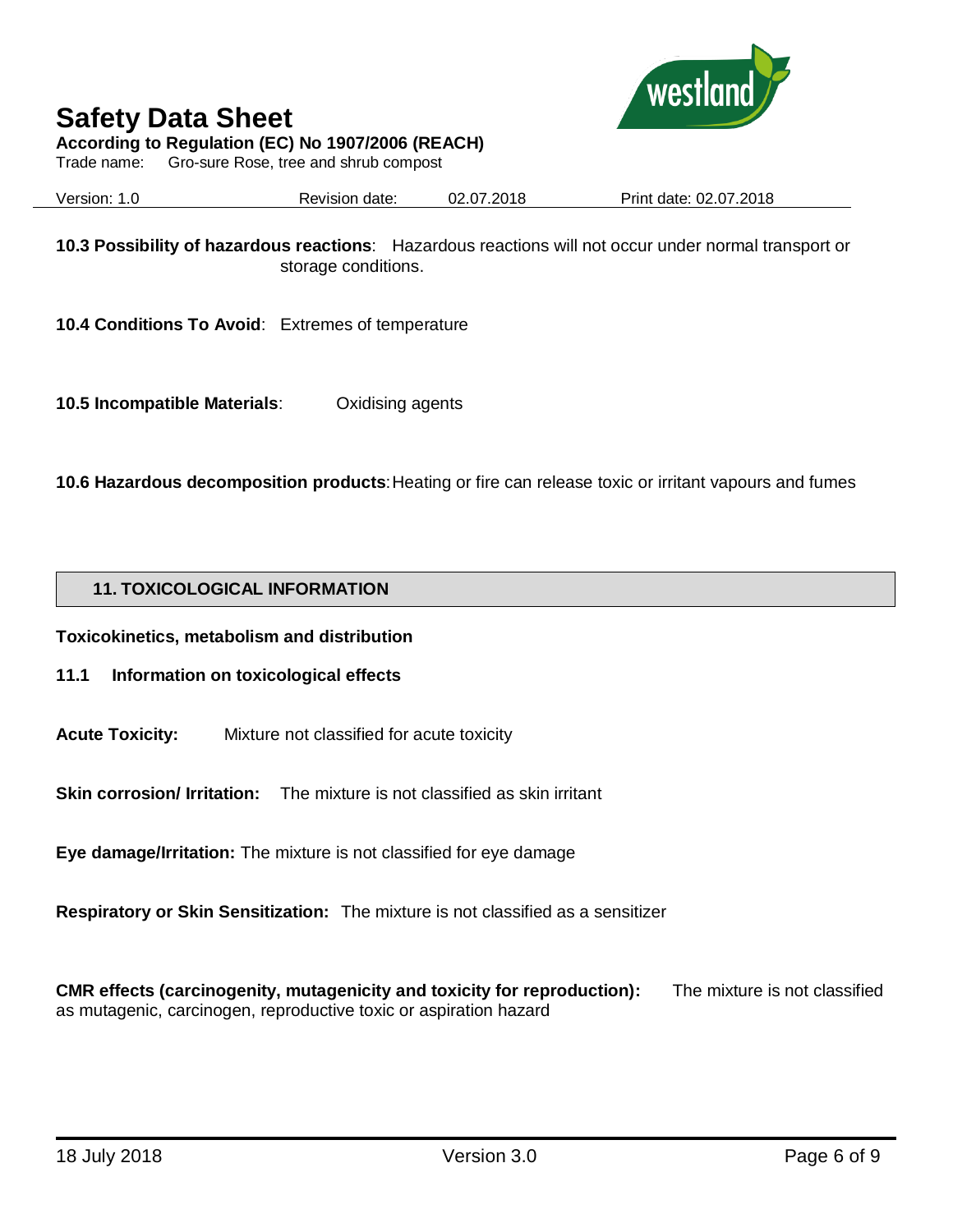



**According to Regulation (EC) No 1907/2006 (REACH)**

Trade name: Gro-sure Rose, tree and shrub compost

Version: 1.0 Revision date: 02.07.2018 Print date: 02.07.2018

## **12. ECOLOGICAL INFORMATION**

The mixture is not classified for environmental hazard

| 12.1 Toxicity:                         | No information available on mixture |
|----------------------------------------|-------------------------------------|
| 12.2 Persistence and Degradability:    | No information available on mixture |
| <b>12.3 Bioaccumulative Potential:</b> | No information available on mixture |
| 12.4 Mobility in Soil:                 | No information available on mixture |
| 12.5 PBT and vPvB assessment:          | No information available on mixture |
| Other adverse effects:                 | Information not available           |

**13. DISPOSAL CONSIDERATIONS**

### **13.1 Waste treatment methods**

**Product:** Spread product over land as soil conditioner Check if agriculture use is possible. Where possible recycling is preferred to disposal or incineration. If recycling is not practicable, dispose of in compliance with local regulations. **Contaminated Packaging:** Empty remaining contents.

Completely empty containers can be put in the bin or disposed of in compliance with applicable local regulations

**Additional information:** none known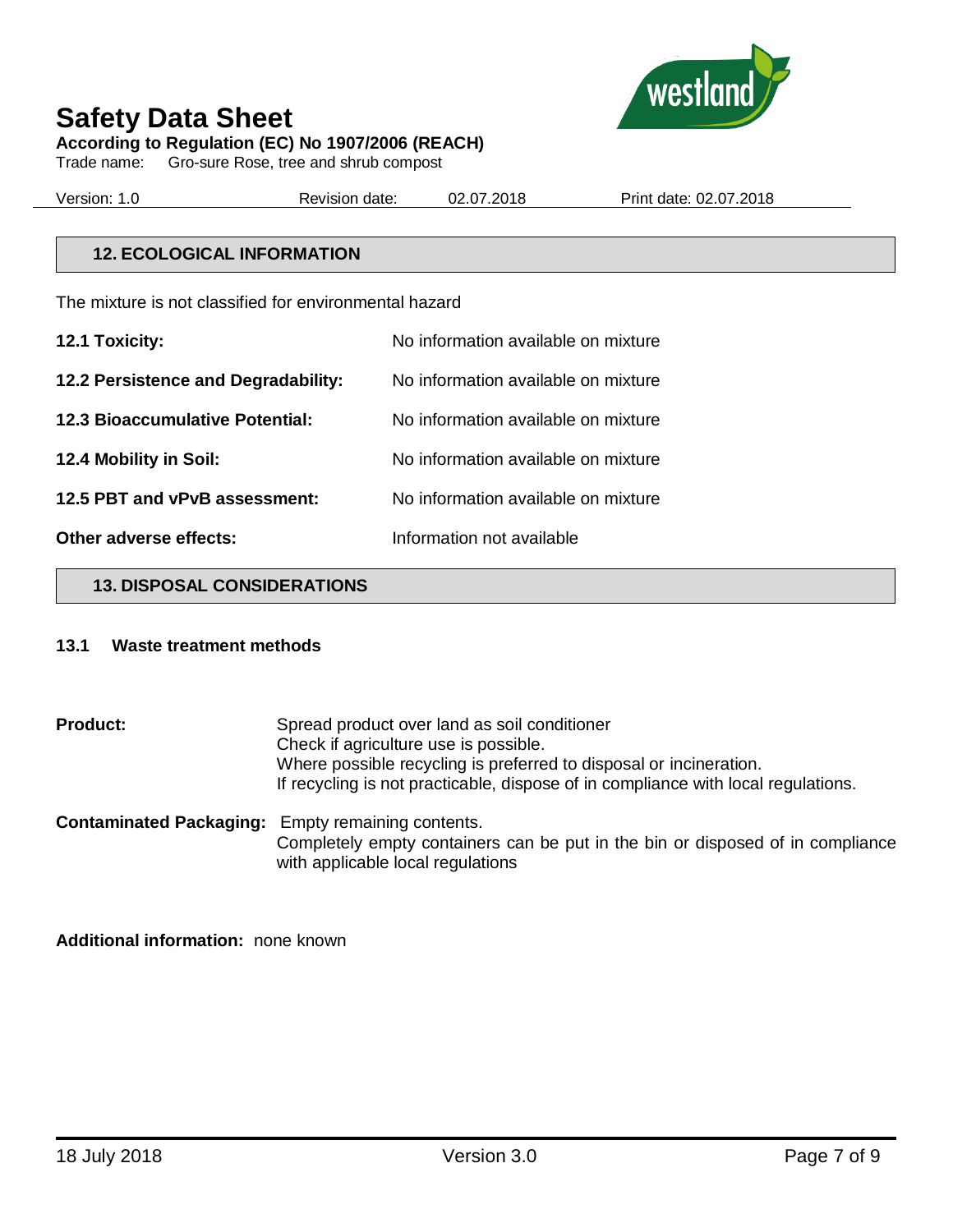

**According to Regulation (EC) No 1907/2006 (REACH)**

Trade name: Gro-sure Rose, tree and shrub compost

Version: 1.0 Revision date: 02.07.2018 Print date: 02.07.2018

## **14. TRANSPORT INFORMATION**

|                                 | <b>Land transport</b> | Inland waterway | Sea transport | Air transport (ICAO- |
|---------------------------------|-----------------------|-----------------|---------------|----------------------|
|                                 | (ADR/RID)             | transport (ADN) | (IMDG)        | TI / IATA-DGR)       |
| UN No.                          | Not dangerous         | Not dangerous   | Not dangerous | Not dangerous        |
| 14.1                            | goods                 | goods           | goods         | goods                |
| 14.2 UN Proper shipping name    | Not dangerous         | Not dangerous   | Not dangerous | Not dangerous        |
|                                 | goods                 | goods           | goods         | goods                |
| 14.3 Transport hazard class(es) | Not dangerous         | Not dangerous   | Not dangerous | Not dangerous        |
|                                 | goods                 | goods           | goods         | goods                |
| Hazard label(s)                 | Not dangerous         | Not dangerous   | Not dangerous | Not dangerous        |
|                                 | goods                 | goods           | goods         | goods                |
| 14.4 Packing group              | Not dangerous         | Not dangerous   | Not dangerous | Not dangerous        |
|                                 | goods                 | goods           | goods         | goods                |
| 14.5 Environmental hazards      | Not dangerous         | Not dangerous   | Not dangerous | Not dangerous        |
|                                 | goods                 | goods           | goods         | goods                |

**14.6 Special precautions for user:** None

## **14.7 Transport in bulk according to Annex II of MARPOL 73/78 and the IBC Code**

**Additional information:** None

## **15. REGULATORY INFORMATION**

## **15.1 Safety, health and environmental regulations/legislation specific for the substance of mixture:**

This mixture is classified in accordance with Regulation (EC) 1272/2008.

**15.2 Chemical Safety Assessment:** A Chemical Safety Assessment has not been undertaken for this mixture

### **16. OTHER INFORMATION**

### **16.1 Indication of changes:** None